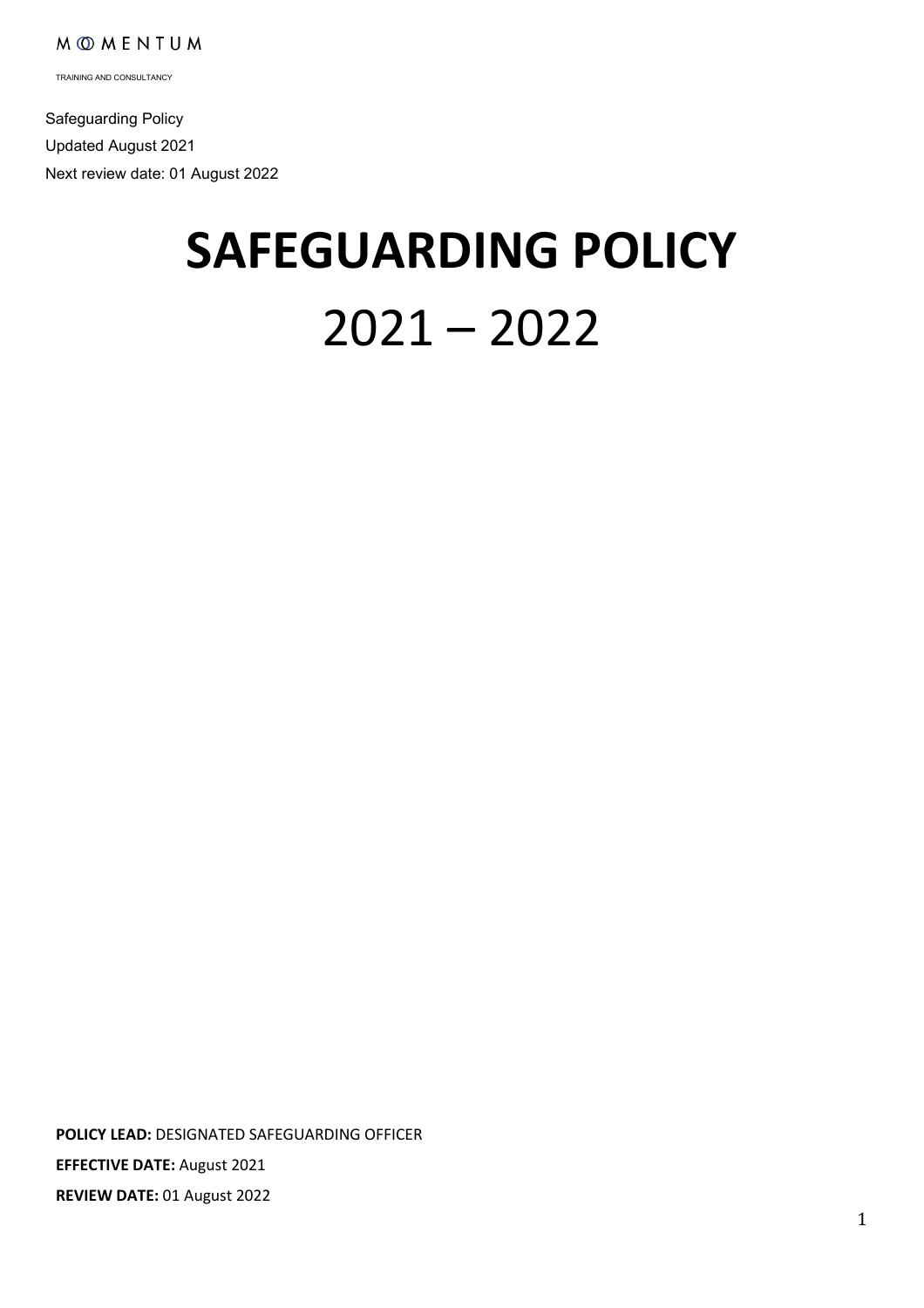TRAINING AND CONSULTANCY

Safeguarding Policy Updated August 2021 Next review date: 01 August 2022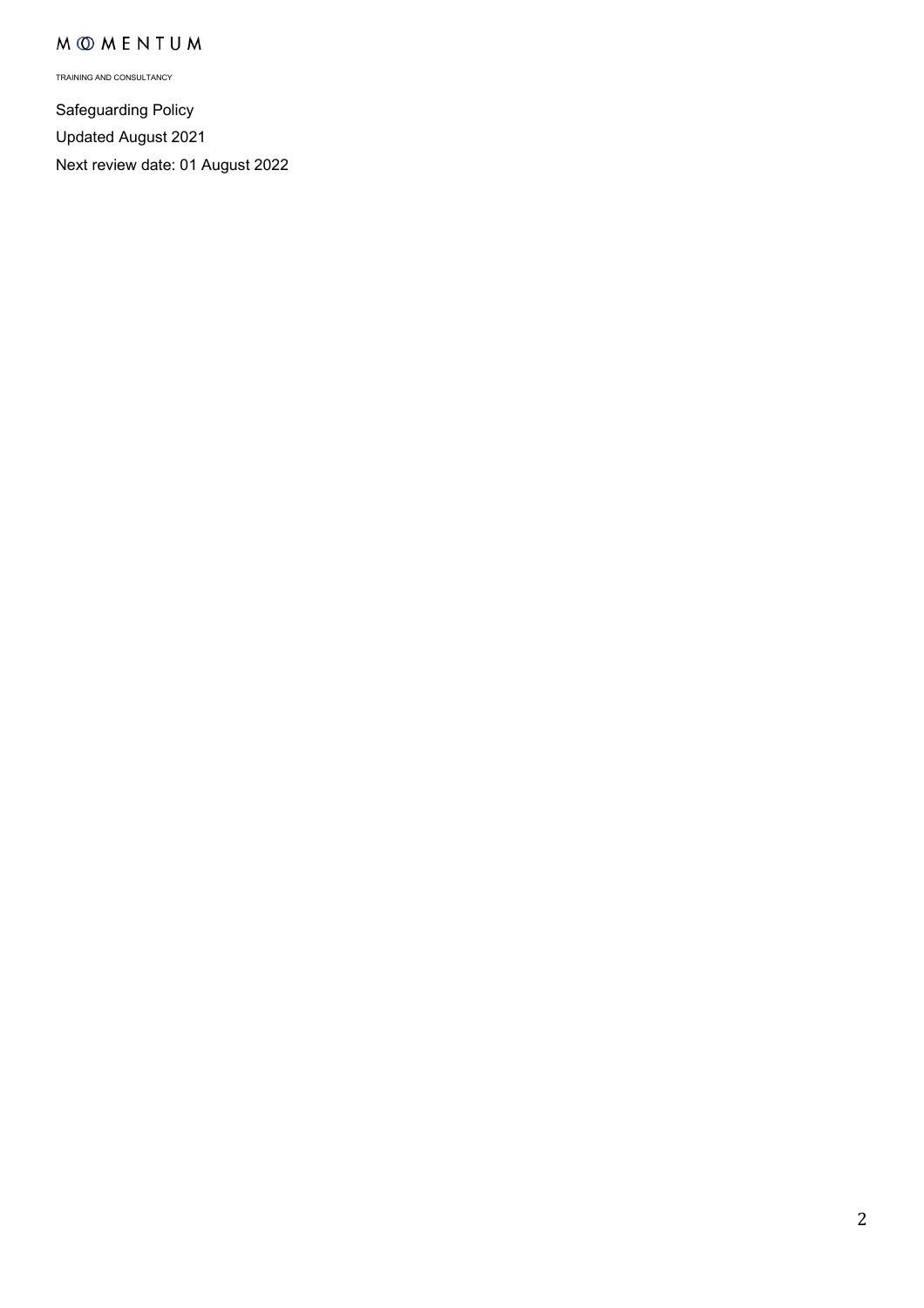TRAINING AND CONSULTANCY

Safeguarding Policy Updated August 2021 Next review date: 01 August 2022

#### **INTRODUCTION**

Momentum Training and Consultancy recognises the responsibility to safeguard children, young people and vulnerable adults and is committed to keeping them safe. We will comply with the [Working Together to Safeguard](https://www.gov.uk/government/publications/working-together-to-safeguard-children--2)  [Children](https://www.gov.uk/government/publications/working-together-to-safeguard-children--2) (2018) and Keeping Children Safe in Education' (Sept 2021).

The primary aim of this Safeguarding Policy is to promote the welfare of all children, young people and vulnerable adults throughout our organisation and practice in a way that protects them from harm.

In addition, Momentum Training and Consultancy aims to:

- $\triangleright$  Create a safe and secure environment where learners and staff are listened to when they have a concern
- $\triangleright$  Ensure all staff have a clear understanding about their safeguarding responsibilities
- $\triangleright$  Enable all staff to have a clear understanding of how these responsibilities should be carried out
- $\triangleright$  Embed safeguarding throughout the learner journey
- $\triangleright$  Ensure a straightforward reporting system should a concern be raised

To achieve this, Momentum Training and Consultancy will:

- $\checkmark$  Adopt an open door policy to encourage learners and staff to speak up as and when important situations arise
- $\checkmark$  Carry out progress reviews with learners to support progression, identify areas of need and encourage selfconfidence
- $\checkmark$  Provide effective management for staff through supervision, support and training monitored via CPD and appraisal documentation
- $\checkmark$  Raise awareness of the effects of neglect and abuse and be alert to potential indicators of abuse and neglect through continual Safeguarding training for all staff
- $\checkmark$  Liaise and work together with external agencies involved in Safeguarding
- Recruit safely, ensuring satisfactory DBS checks are carried out on all staff working with children, young people and vulnerable adults
- $\checkmark$  Use the learner induction process to discuss the code of conduct and whom learners can approach if they have a concern
- $\checkmark$  Take opportunities to discuss safeguarding through teaching and learning
- $\checkmark$  Apply a zero-tolerance approach to bullying, discrimination and/or harassment in everyday practice
- $\checkmark$  Ensure ALL employees and learners adhere to our IT Usage Policy which promotes safety online
- $\checkmark$  Ensure any learners accessing remote training due to COVID-19 guidelines have access to safeguarding and are monitored in line with this policy as all face to face learners are

Momentum Training and Consultancy ensure all staff are up to date with Local Authority Safeguarding procedures and requirements and will liaise with the Local Authority Designated Officer (LADO) in the event of any safeguarding concerns. Our responsibilities under the Local Authority include: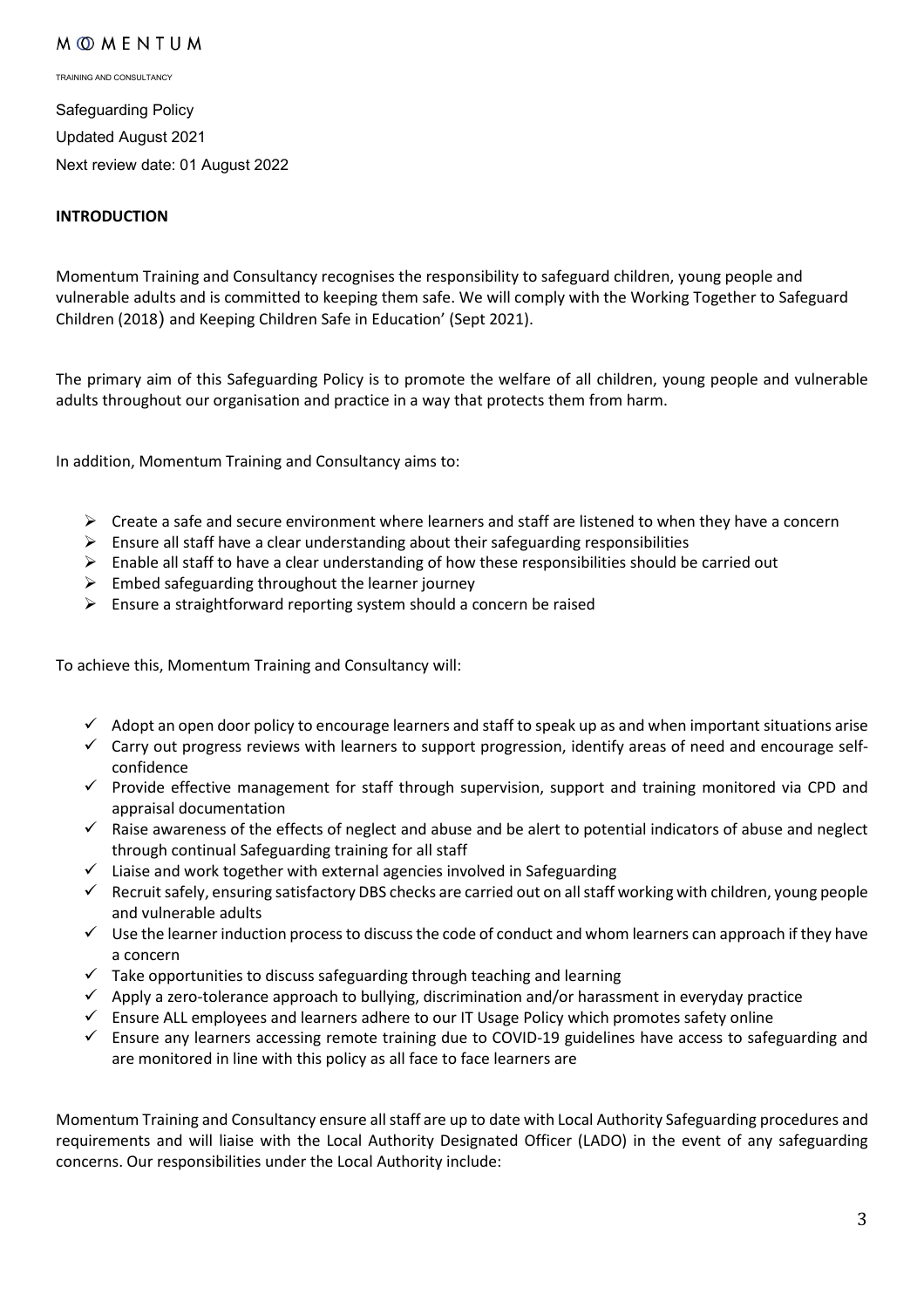TRAINING AND CONSULTANCY

Safeguarding Policy Updated August 2021 Next review date: 01 August 2022

- $\checkmark$  Be alert to potential indicators of abuse or neglect;
- $\checkmark$  Be alert to the risks which individual abusers or potential abusers, may pose to children;
- $\checkmark$  Be alert to the impact on the child of any concerns of abuse or maltreatment;
- $\checkmark$  Be able to gather and analyse information as part of an assessment of the child's needs.

#### **Related Issues**

Safeguarding covers more than the contribution made to child protection in relation to individual young people. It also encompasses issues such as learner health and safety, bullying and a range of other issues. For example, arrangements for meeting the medical needs of children, providing first aid, building security, drugs and substance misuse, positive behaviour, etc. There may also be other safeguarding issues that are specific to the local area or population that need to be identified in partnership with the Local Authority e.g. gang involvement, young carers and the safeguarding of vulnerable adults. Our duty is to ensure that safeguarding permeates all activities and functions. This policy therefore compliments and supports a range of other safeguarding issues including, but not limited to:

- Bullying, including Cyber Bullying
- Young people missing education
- Young people missing from home or education
- Child sexual exploitation (CSE)
- Child Criminal exploitation
- Domestic Violence
- Drugs
- Fabricated or induced illness
- Faith abuse
- Female Genital Mutilation (FGM)
- Forced marriage
- So called honour-based violence
- Gang and youth violence
- Gender based violence/violence against woman and girls
- Hate
- Mental health
- Preventing Radicalisation
- Relationship abuse
- **Sexting**
- Sexual violence and sexual harassment between children
- **Trafficking**

#### **ROLES & RESPONSIBILITIES**

All staff have a responsibility to follow the Momentum Training and Consultancy Safeguarding procedures. Abuse can occur in all cultures, racial and religious groups and staff must be sensitive and respectful of ethnic and cultural backgrounds and these factors must not be used as a reason for delayed or non-intervention.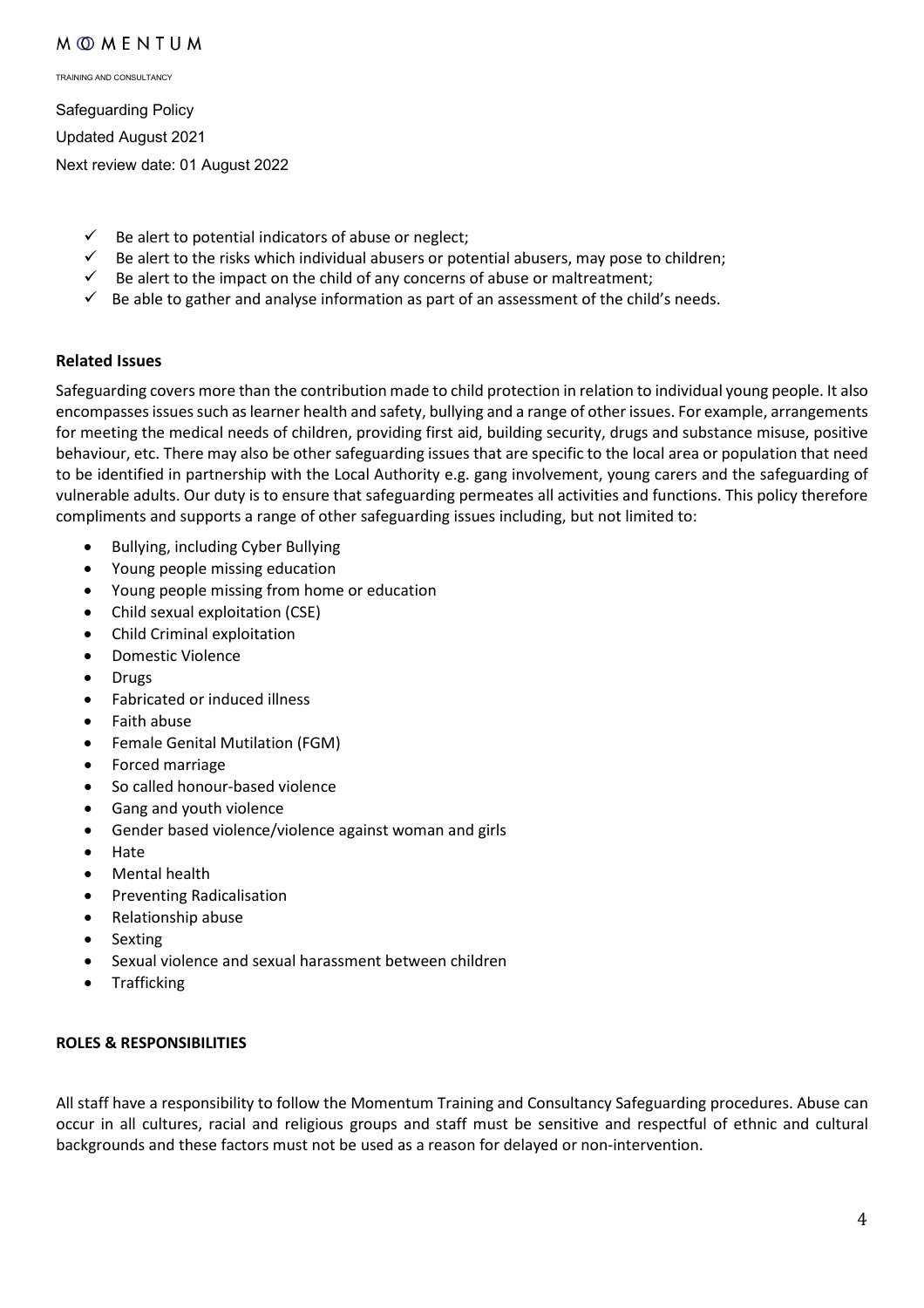TRAINING AND CONSULTANCY

Safeguarding Policy Updated August 2021 Next review date: 01 August 2022

#### **Designated Safeguarding Officer**

- $\triangleright$  Ensure that all staff working with learners undertake safeguarding training as part of their induction to equip them to carry out their responsibilities for safeguarding effectively and that this is kept up to date by refresher training at three yearly intervals, in line with advice from the Local Safeguarding Children Partnership (LSCP).
- $\triangleright$  Ensure that the training centre operates within the legislative framework and recommended guidance and any changes are communicated effectively across the organisation
- $\triangleright$  Ensure that all staff, know where to locate and how to follow safeguarding procedures
- $\triangleright$  Develop effective working relationships with other agencies and services
- $\triangleright$  Decide upon the appropriate level of response to specific concerns and ensure that all records are completed accurately and efficiently and stored appropriately
- $\triangleright$  Ensure that any referrals are carried out within 24 hours
- $\triangleright$  Liaise and work with the LADO, Social Care teams, the Police, health services and other services over suspected cases of child abuse
- $\triangleright$  Ensure that cause for concerns are effectively monitored
- $\triangleright$  Provide guidance to staff about obtaining suitable support
- $\triangleright$  Maintain up to date knowledge and training in dealing with child protection concerns
- $\triangleright$  Maintain a central register of all staff working with learners
- $\triangleright$  Ensure DBS checks are carried out and updated in a timely fashion

#### **Staff**

- $\triangleright$  Provide a safe environment in which children and young adults can learn
- $\triangleright$  Know the systems and procedures which support safeguarding
- $\triangleright$  Attend regular Safeguarding and Prevent Duty training
- $\triangleright$  Be alert to the signs of abuse, neglect, radicalisation, and violent extremism
- $\triangleright$  Question the behaviour of children and young people and not necessarily take what you are told at face value
- $\triangleright$  Know where to turn to if you need to ask for help
- Liaise with the Designated Safeguarding Officer to maintain records and ensure timely referrals are made where safeguarding concerns arise
- $\triangleright$  Refer concerns directly to the local authority if you suspect that a child or young person is at risk of harm or is in immediate danger

**Subcontracting Partners must adhere to Momentum Training and Consultancy Safeguarding and Prevent Duty Policies, unless the subcontracting partner has equivalent policies which meet all requirements set out by Local Authorities, ESFA and any other relevant bodies. Such policies must be audited by the Senior Responsible Person at Momentum Training and Consultancy to determine suitability.** 

#### **CONFIDENTIALITY**

Learners are advised that staff cannot guarantee confidentiality and may need to share information with others. If a learner confides in a member of staff and requests that the information is kept secret, the member of staff must tell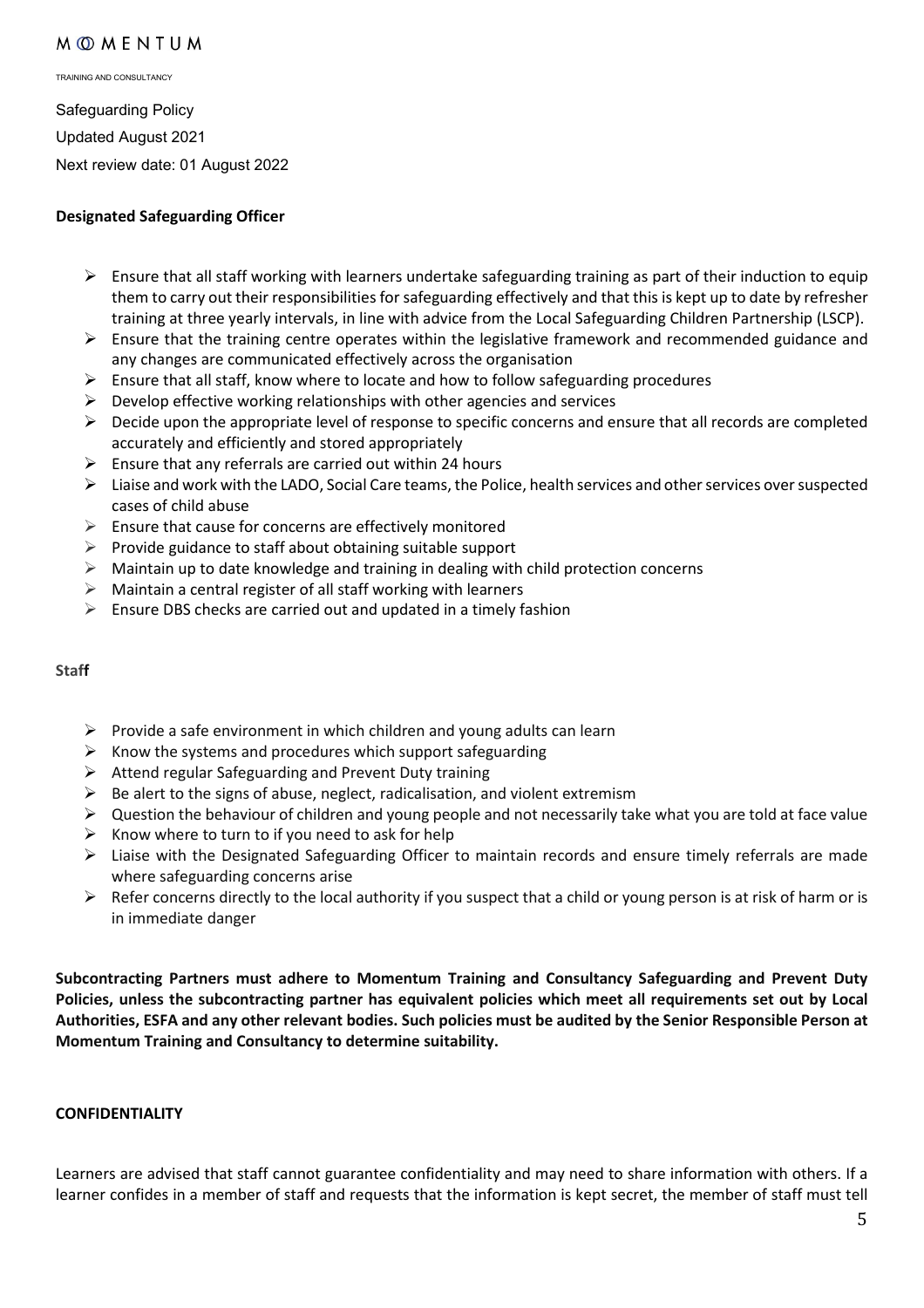TRAINING AND CONSULTANCY

Safeguarding Policy Updated August 2021 Next review date: 01 August 2022

the learner that he or she has a responsibility to refer cases of alleged abuse to the designated person for the learner's own safety. However, the learner should be assured that staff who receive information may only share that information within appropriate professional contexts.

All cause for concerns and disclosures are recorded and stored securely.

#### **COUNTER-TERRORISM**

In accordance with the Counter Terrorism and Security Act, Momentum Training and Consultancy has a responsibility to safeguard learners and prevent people from being drawn into terrorism. Momentum Training and Consultancy consider Prevent within our safeguarding responsibilities and as such, in the instance of a concern, this should be reported in accordance with the safeguarding procedure.

Any identified concerns as the result of observed behaviour or reports of conversations to suggest that the young person supports terrorism and/or extremism, must be reported to the Designated Safeguarding Officer.

PREVENT is a key part of the government's strategy to stop people becoming terrorists or supporting terrorism. Early intervention is at the heart of Prevent in diverting people away from being drawn into terrorist activity. Prevent happens before any criminal activity takes place. It is about recognising, supporting, and protecting people who may be vulnerable to radicalisation.

In support of this strategy, Momentum Training and Consultancy will:

- $\checkmark$  Ensure that students and staff are aware of their roles and responsibilities in preventing violent extremism
- $\checkmark$  Ensure all staff have an awareness of the Prevent agenda and the various forms of radicalisation, being able to recognise signs and indicators of concern and respond appropriately
- $\checkmark$  Ensure learner safety and that the training centre is free from bullying, harassment and discrimination
- $\checkmark$  Provide support for learners who may be at risk using appropriate sources of advice and guidance
- $\checkmark$  Promote and reinforce shared values; create space for free and open debate, and listen and support the learner voice
- $\checkmark$  Promote wider skill development including the social and emotional development of learners
- $\checkmark$  Implement anti-bullying strategies and challenge discriminatory, oppressive behaviour
- $\checkmark$  Raise awareness of the threats from extremist groups and the risks for young people and vulnerable adults

#### **EQUALITY & DIVERSITY**

We recognise that all children and young people have a right to equal protection from all types of hardship and/or abuse regardless of age, gender, ethnicity, religious belief, sexual orientation, or any other protected characteristic indicated in the Equality Act 2010. In addition, we acknowledge that some children are additionally vulnerable because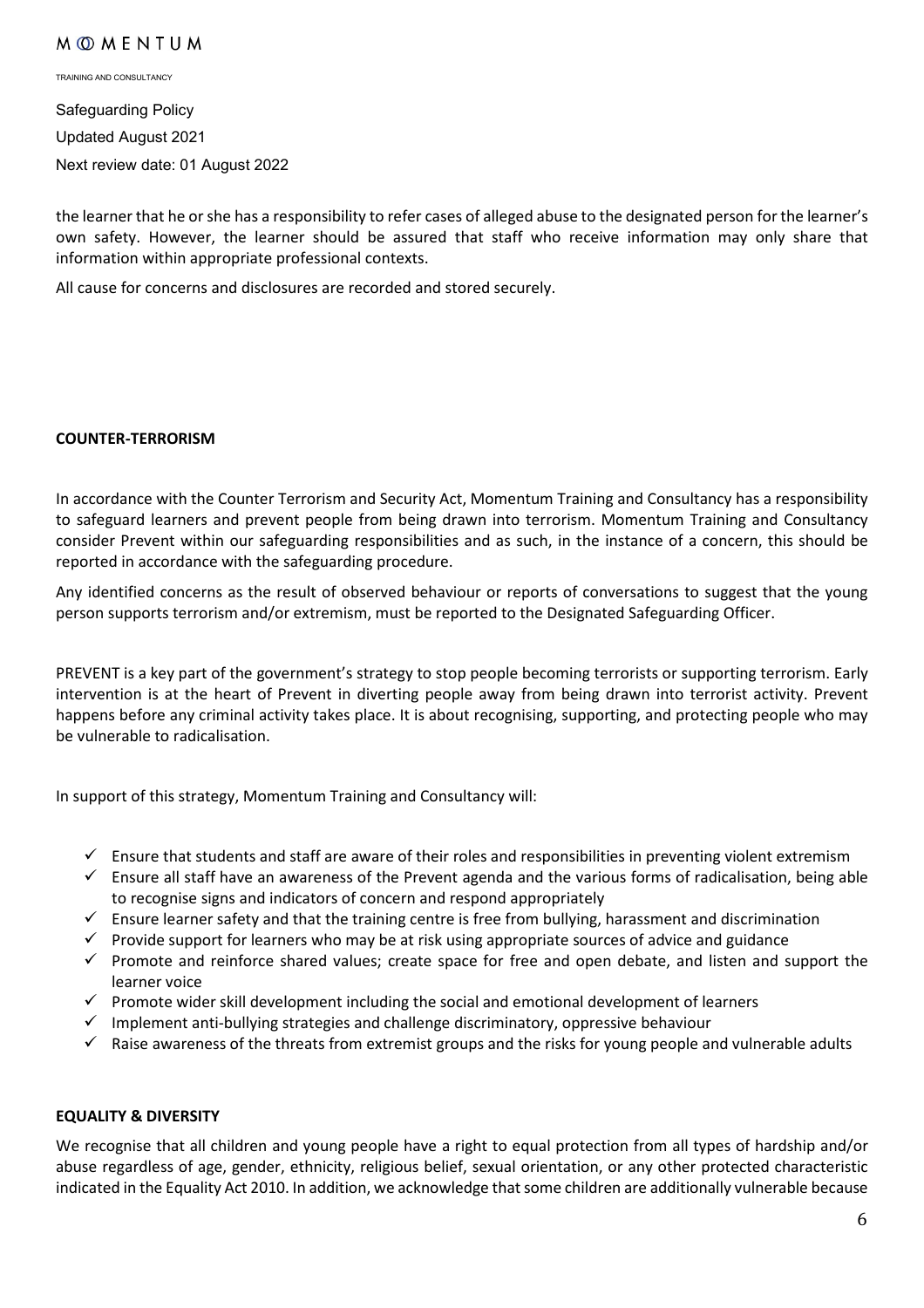TRAINING AND CONSULTANCY

Safeguarding Policy Updated August 2021 Next review date: 01 August 2022

of the impact of lived experiences, their level of dependency, communication needs and any other issues. In line with our Equality and Diversity Policy, Momentum Training and Consultancy is committed to anti-discriminatory practice.

#### **FEMALE GENITAL MUTILATION**

Female Genital Mutilation (FGM) and other forms of so-called 'honour-based' violence (HBV) and provide guidance on these issues through our safeguarding training. If staff have a concern regarding a young adult that might be at risk of HBV, they should inform the DSO who will engage local safeguarding procedures, using existing national and local protocols for multiagency liaison with police and children's social care.

Where FGM has taken place, since 31 October 2015 there has been a mandatory reporting duty placed on teachers/assessors. [Section 5B of the Female Genital Mutilation Act 2003](http://www.legislation.gov.uk/ukpga/2003/31/section/5B) (as inserted by section 74 of the Serious Crime Act 2015) places a statutory duty upon teachers/assessors in England and Wales, to report to the police where they discover (either through disclosure by the victim or visual evidence) that FGM appears to have been carried out on a girl under 18. Those failing to report such cases will face disciplinary sanctions. We will provide guidance and support to our teachers/assessors on this requirement and further information on when and how to make a report can be found in the following Home Office guidance: [Mandatory Reporting of Female Genital Mutilation-](https://www.gov.uk/government/publications/mandatory-reporting-of-female-genital-mutilation-procedural-information) procedural [information](https://www.gov.uk/government/publications/mandatory-reporting-of-female-genital-mutilation-procedural-information) Home Office (December 2015).

We recognise that forcing a person into a marriage is a crime in England and Wales. A forced marriage is one entered without the full and free consent of one or both parties where violence, threats or any other form of coercion is used to cause a person to enter into a marriage. Threats can be physical or emotional and psychological. The Forced Marriage Unit ha[s statutory guidance](https://www.gov.uk/guidance/forced-marriage) an[d Multi-agency guidelines](https://assets.publishing.service.gov.uk/government/uploads/system/uploads/attachment_data/file/322307/HMG_MULTI_AGENCY_PRACTICE_GUIDELINES_v1_180614_FINAL.pdf) and can be contacted for advice or more information: Contact 020 7008 0151 or email *fmu@fco.gov.uk* 

#### **PEER on PEER ABUSE**

We recognise that young people are also vulnerable to physical, sexual, and emotional abuse by their peers or siblings. Abuse perpetrated by a young person can be just as harmful as that perpetrated by an adult, so it is important that all staff and volunteers recognise the impact on both the victim of the abuse, as well as the support for the child or young person exhibiting the harmful behaviour. Such abuse will always be taken as seriously as abuse perpetrated by an adult and the same safeguarding procedures will apply in respect of any young person who is suffering or likely to suffer significant harm. Staff must never tolerate or dismiss concerns relating to Peer-on-Peer abuse; it must never be tolerated or dismissed as 'banter', 'just having a laugh' or 'part of growing up'.

Staff are aware that safeguarding issues can manifest themselves via Peer-on-Peer abuse. This is most likely to include, but may not be limited to:

- bullying (including cyberbullying)
- physical abuse such as hitting, kicking, shaking, biting, hair pulling, or otherwise causing physical harm
- sexual violence and sexual harassment
- up skirting
- sexting (also known as youth produced sexual imagery)
- initiation/hazing type violence and rituals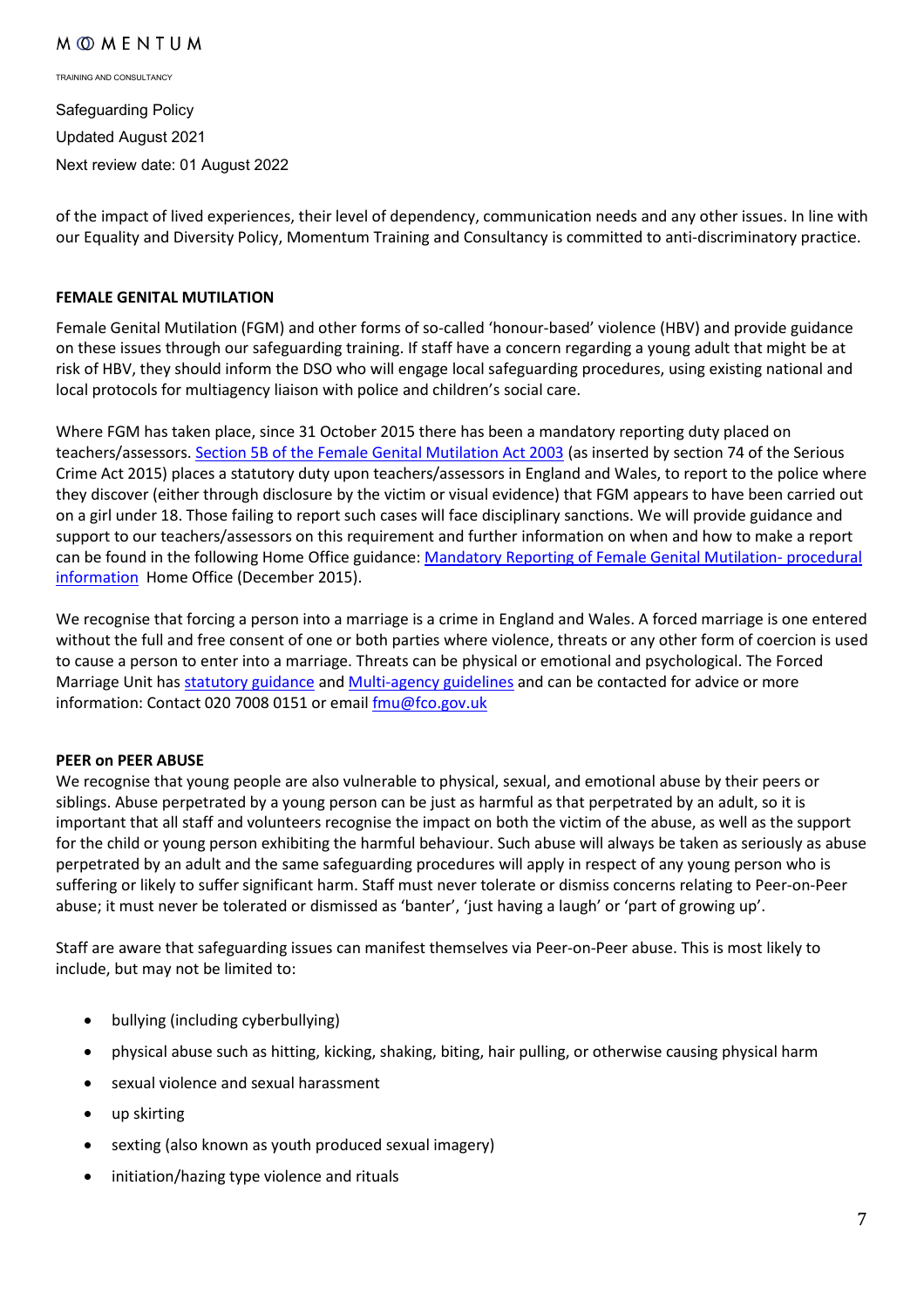TRAINING AND CONSULTANCY

Safeguarding Policy Updated August 2021 Next review date: 01 August 2022

#### **Reporting Concerns or Allegations of Abuse**

All members of staff and associates must report any concerns or allegation of harm immediately to the Designated Safeguarding Officer (DSO). In the absence of the DSO, the matter should be reported to the person identified as their deputy. In the event of neither of these individuals being available the matter should be reported to the company directors. In the unlikely event of management not being available the matter should be reported directly to the appropriate Local Authority Child Care Team or Police Public/Family Protection Unit.

In the case of it being out of hours the county Emergency Duty Team should be contacted. Any alert raised must be communicated by the fasted possible means and followed up with the Cause for Concern Form. Safeguarding documentation and information in relation to a Cause for Concern is to be kept strictly confidential and not to be discussed with anyone without prior permission from the DSO.

The Cause for Concern form is to be submitted to the DSO within 24 hours of any allegation being made, however any allegation should have already been communicated by the fastest possible means to the relevant party. On acknowledgement of the Cause for Concern the DSO will begin a Record of Events, this may be held electronically. Security measures are in place to ensure confidentiality.

The DSO will, if deemed appropriate, identify trained staff members within the organisation to deal with the Cause for Concern. The DSO will maintain a Record of Events and record all information obtained at this stage; any party involved in the case will also have access to maintain the Record of Events.

If deemed appropriate by the DSO, a Safeguarding Strategy meeting will be put in place to discuss the Cause for Concern raised and will be dealt with by the team assembled by the DSO. On conclusion of the factual evidence being gathered, the Record of Events will be collated and submitted to appropriate parties to illustrate information gathered and provide an indication of how the Cause for Concern will be managed going forward.

This Record of Events and its findings will clearly define who will be responsible for actions on any recommendations made. Throughout the process all staff involved are to give maximum communication and support to internal and external agencies.

#### **DSO for Momentum Training and Consultancy: William Moore**

Tel: 07950 327277 Email: billy\_moore@btinternet.com

In **Romford** and areas in the **London Borough of Havering**, contact the Child Protection Team: Monday to Friday (9am to 5pm) - 01708 433222 Out of hours/weekends - 01708 433999

# In all areas under **Essex**, contact **Essex County Council**:

If you have an immediate safeguarding concern call 0345 603 7627 and ask for the priority line. Out of hours or bank holidays, call the emergency duty team on 0345 606 1212.

**NSPCC Helpline: 0808 800 5000**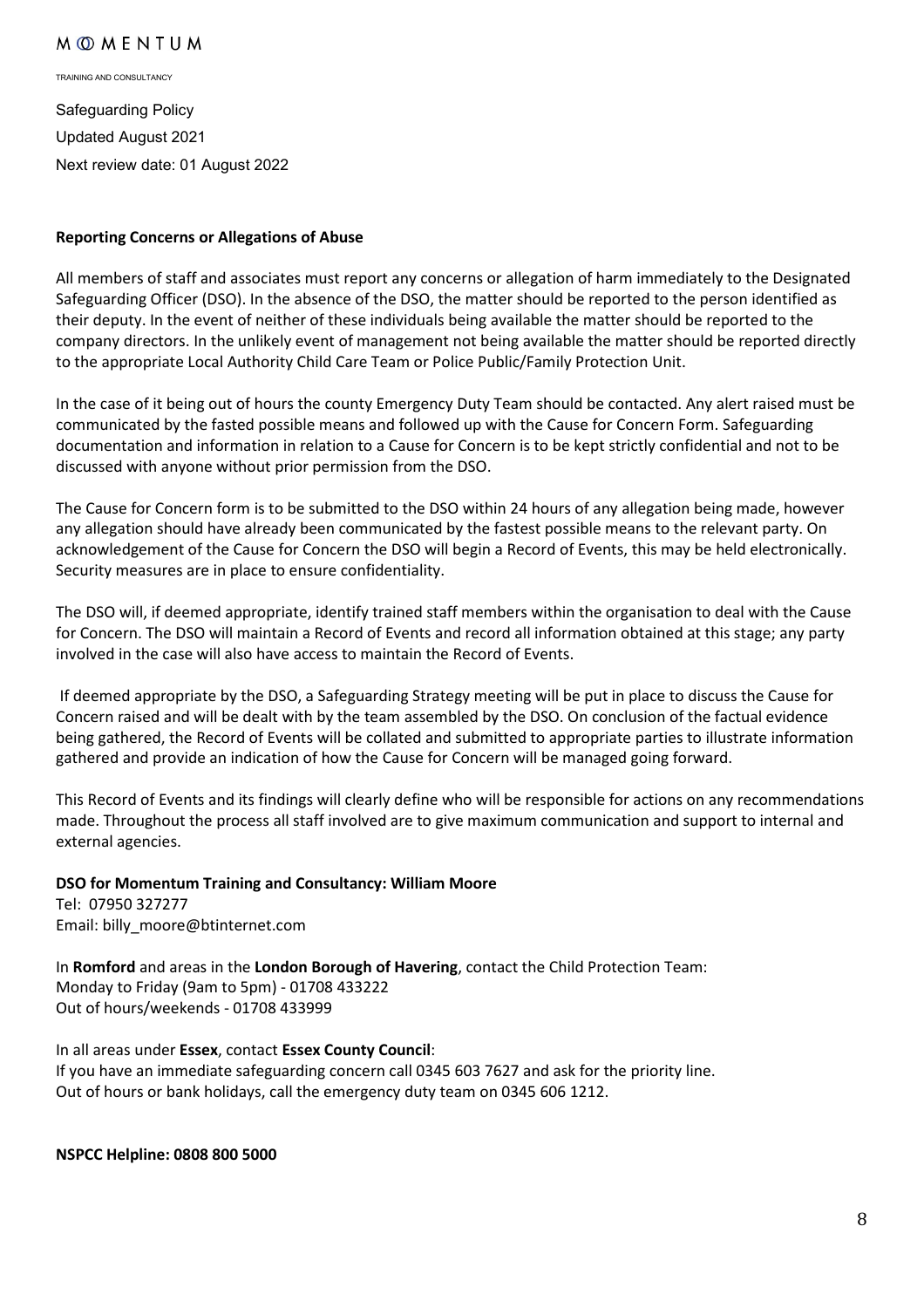TRAINING AND CONSULTANCY

Safeguarding Policy Updated August 2021 Next review date: 01 August 2022

For other counties contact the Local Authority Designated Officer, (LADO) in some areas the LADO is simply known as the Designated Officer (DO).

If you class any incident as an emergency call the Police either on 999 or 101 if the incident is not an emergency. If you contact the LADO or the Police you should inform the Company DSO at the first opportunity.

# **Safeguarding Reporting Procedure: Process Diagram**

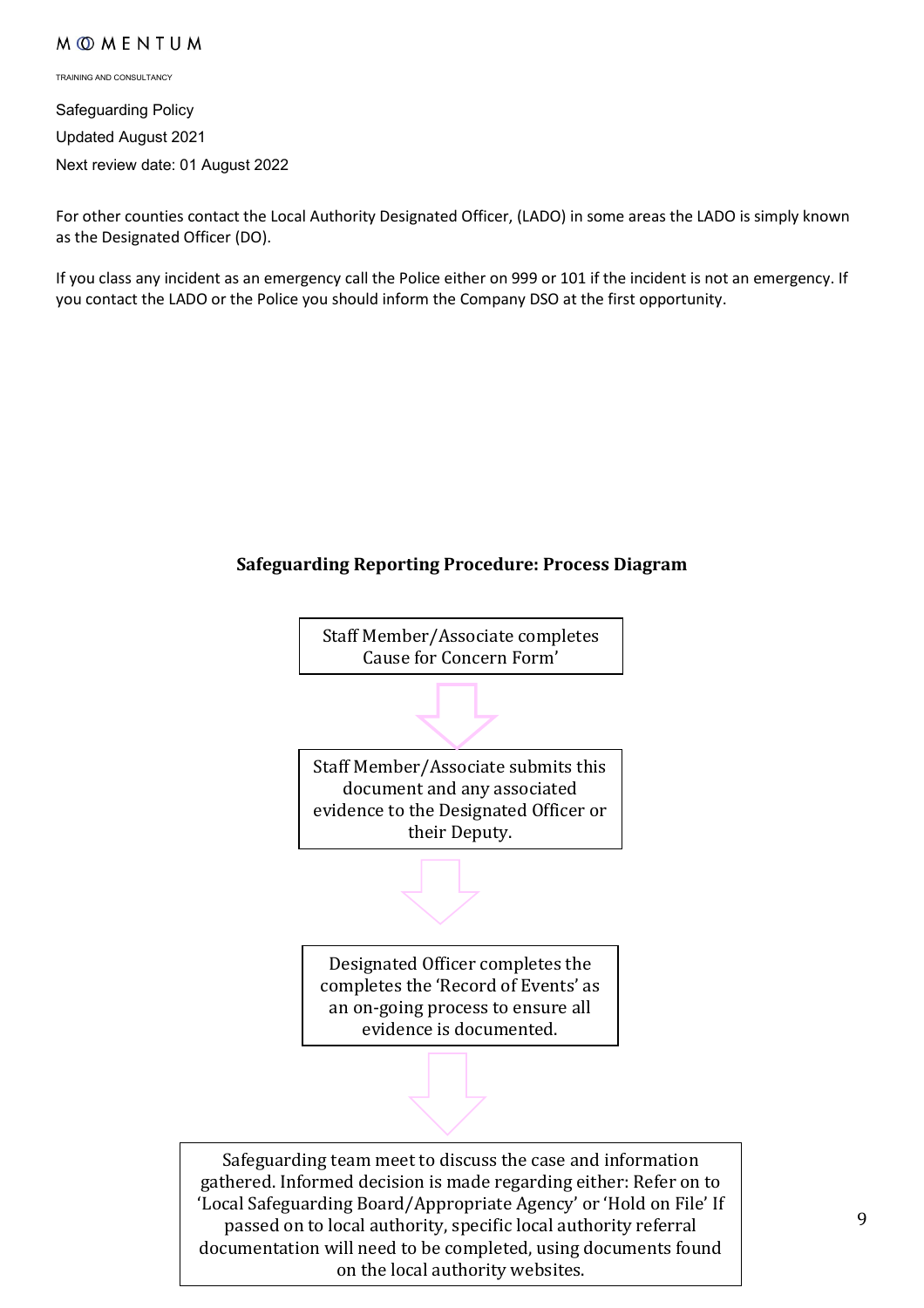TRAINING AND CONSULTANCY

Safeguarding Policy Updated August 2021 Next review date: 01 August 2022

# **Cause for Concern Form**

| Learner Name:                                                     |                    | DOB: |
|-------------------------------------------------------------------|--------------------|------|
| Gender:                                                           | Ethnic Origin:     |      |
| Disability:                                                       | Religion:          |      |
| Date and Time of Concern:                                         |                    |      |
| Your Account of the Concern:                                      |                    |      |
| (What was said, observed, reported and by whom)                   |                    |      |
|                                                                   |                    |      |
|                                                                   |                    |      |
|                                                                   |                    |      |
|                                                                   |                    |      |
| <b>Additional Information:</b><br>(Context of Concern/Disclosure) |                    |      |
|                                                                   |                    |      |
|                                                                   |                    |      |
|                                                                   |                    |      |
|                                                                   |                    |      |
| What is the final outcome:                                        |                    |      |
|                                                                   |                    |      |
|                                                                   |                    |      |
|                                                                   |                    |      |
|                                                                   |                    |      |
|                                                                   |                    |      |
| Name:                                                             | Position/Job Role: |      |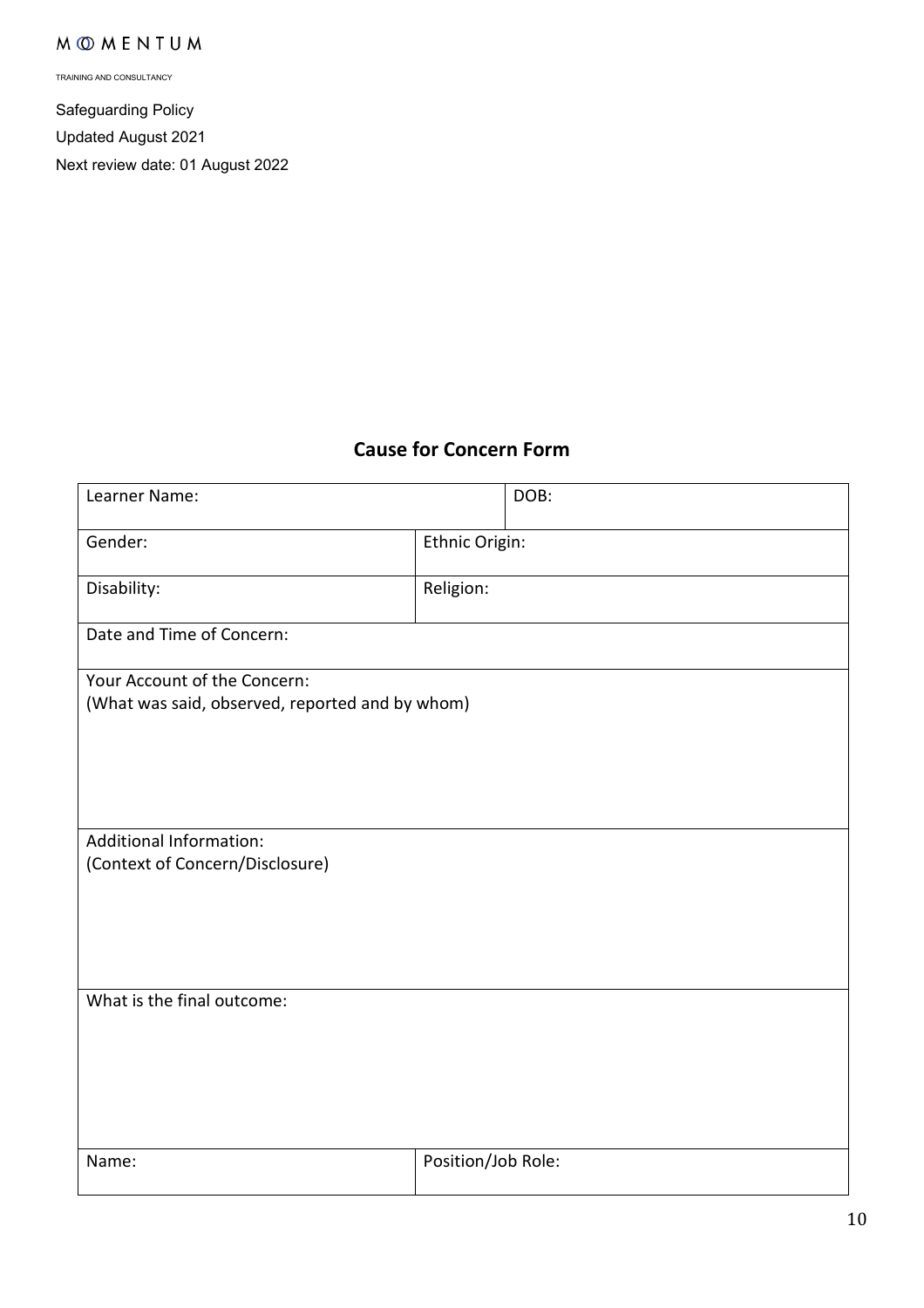TRAINING AND CONSULTANCY

Safeguarding Policy

Updated August 2021

Next review date: 01 August 2022

| Date and Time:                                        | Signature: |
|-------------------------------------------------------|------------|
|                                                       |            |
|                                                       |            |
| Action and Response of Designated Senior person (DSP) |            |
|                                                       |            |
|                                                       |            |
| Name:                                                 | Date:      |

PLEASE PASS THIS FORM TO YOUR DESIGNATED PERSON FOR SAFEGUARDING OR THE DEPUTY DSP.

# **Confidential file note: Record of Telephone Conversation**

| <b>Information required</b>                                                      | To be completed |
|----------------------------------------------------------------------------------|-----------------|
| <b>Learner Name</b>                                                              |                 |
| <b>DoB</b>                                                                       |                 |
| Centre                                                                           |                 |
| Message for                                                                      |                 |
| Caller                                                                           |                 |
| (please specify including full<br>name, job title or relationship to<br>learner) |                 |
| Date                                                                             |                 |
| Time                                                                             |                 |
| <b>Telephone Number</b>                                                          |                 |
| Details/Key Points<br>discussed                                                  |                 |
| Agreed actions (include<br>person responsible and<br>timescales)                 |                 |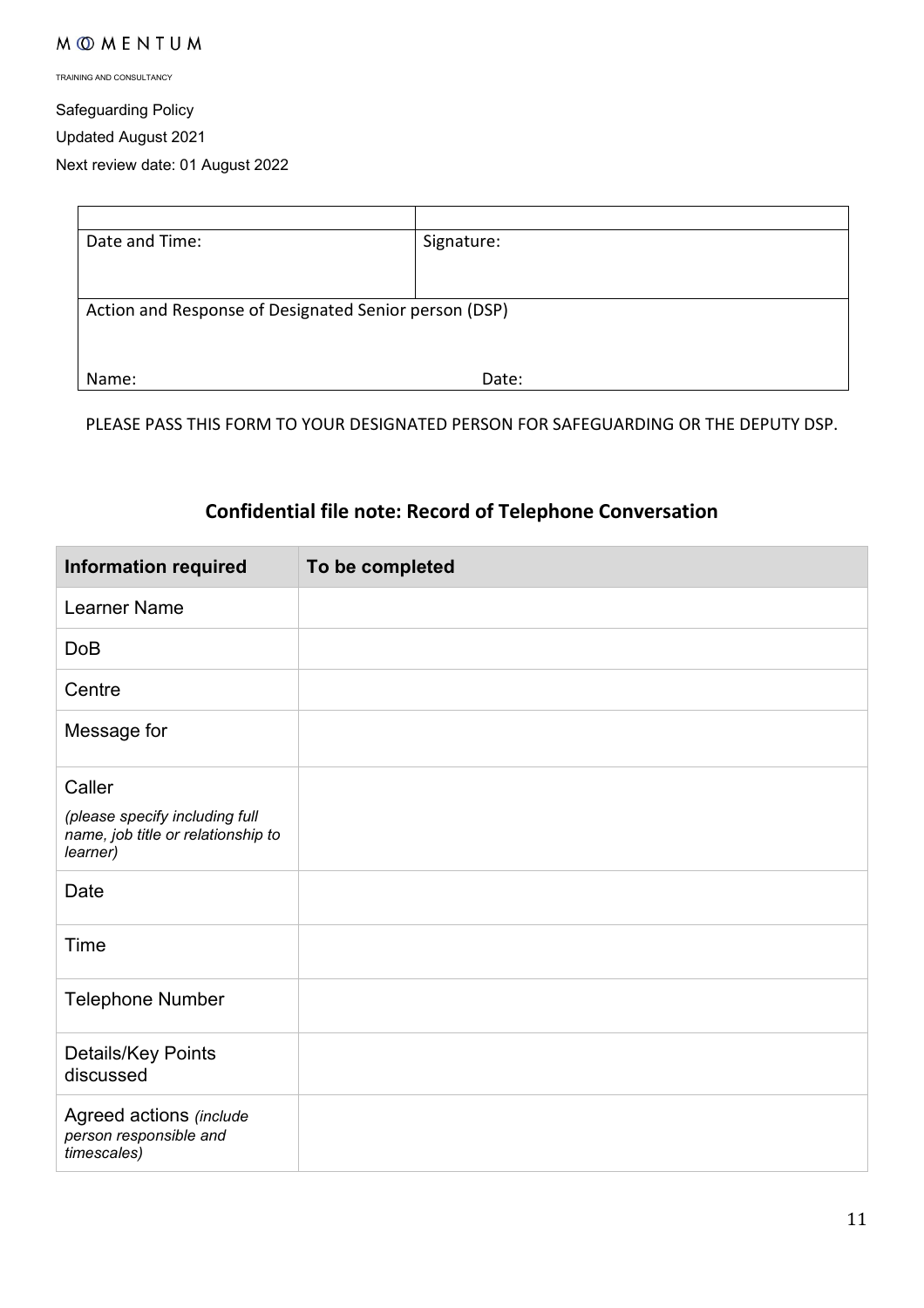TRAINING AND CONSULTANCY

Safeguarding Policy

Updated August 2021

Next review date: 01 August 2022

| <b>Information required</b>                                                                                                                | To be completed |
|--------------------------------------------------------------------------------------------------------------------------------------------|-----------------|
| Agreed actions (include<br>person responsible and<br>timescales)                                                                           |                 |
| Agreed actions (include<br>person responsible and<br>timescales)                                                                           |                 |
| <b>DSO Name</b>                                                                                                                            |                 |
| Signature                                                                                                                                  |                 |
| <b>Evidence of Follow-up</b><br>action taken by DSO                                                                                        |                 |
| (include progress against<br>agreed actions, follow-up with<br>other professionals, parents,<br>centres and learner including<br>the date) |                 |
| <b>Further Action Agreed</b><br>If required                                                                                                |                 |
| Full name                                                                                                                                  |                 |
| <b>DSO Signature</b>                                                                                                                       |                 |
| Date                                                                                                                                       |                 |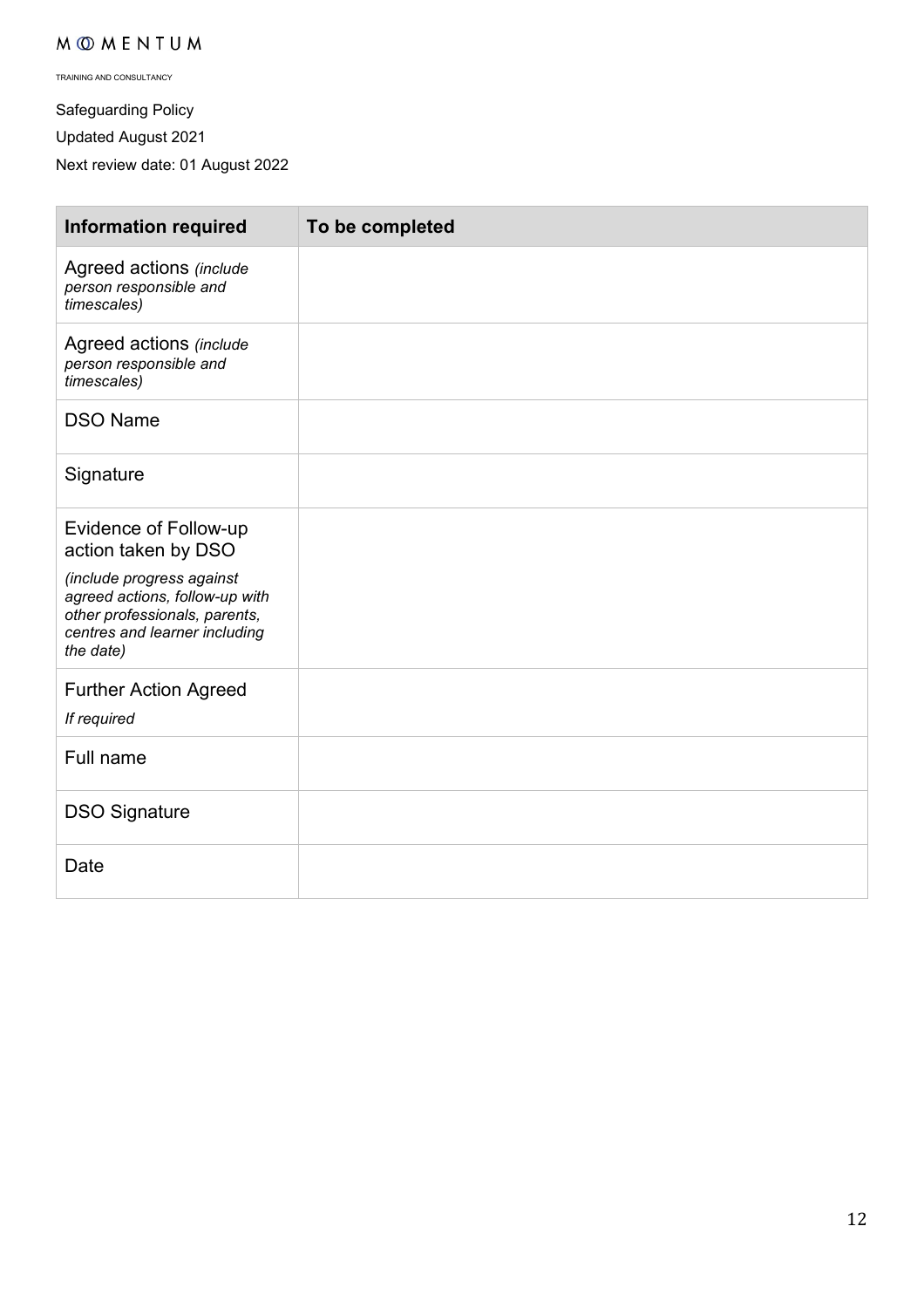TRAINING AND CONSULTANCY

Safeguarding Policy Updated August 2021 Next review date: 01 August 2022

# **Record of Events Sheet**

This information is gathered to provide an overview of the nature of concerns and details of significant professional interventions.

| Date<br>$\pmb{8}$<br><b>Time</b> | Nature of contact<br>including name(s) | Key issues discussed & actions agreed<br>or taken in response | <b>Further</b><br>details<br>in file?<br>[Y/N] | <b>Signature and</b><br>role of record<br>keeper |
|----------------------------------|----------------------------------------|---------------------------------------------------------------|------------------------------------------------|--------------------------------------------------|
|                                  |                                        |                                                               |                                                |                                                  |
|                                  |                                        |                                                               |                                                |                                                  |
|                                  |                                        |                                                               |                                                |                                                  |
|                                  |                                        |                                                               |                                                |                                                  |
|                                  |                                        |                                                               |                                                |                                                  |
|                                  |                                        |                                                               |                                                |                                                  |
|                                  |                                        |                                                               |                                                |                                                  |
|                                  |                                        |                                                               |                                                |                                                  |